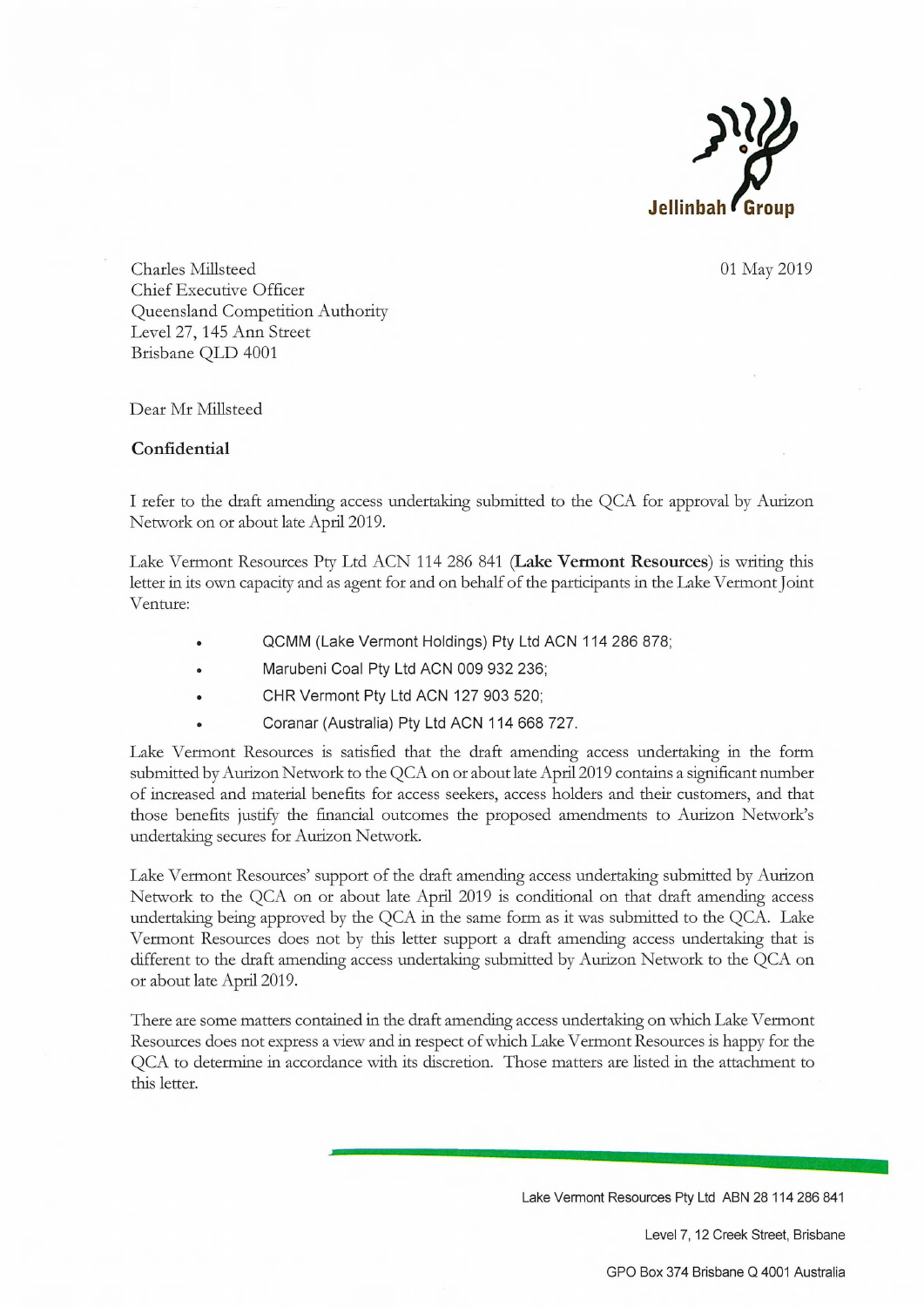Subject to those matters and the terms of the attached 'UT5 DAAU Implementation Deed' between Aurizon Network and the Company (including the condition that the QCA approves of the UT in the exact form (subject to immaterial changes) submitted by Aurizon Network to the QCA), Lake Vermont Resources and the JV Participants for whom it acts as agent support the QCA's approval of the draft amending access undertaking.

If the QCA makes a final decision to refuse to approve the draft amending access undertaking, does not make a final decision to approve the draft amending access undertaking by the 'Specified Date' in the 'UT5 DAAU Implementation Deed' or Aurizon Network breaches clauses 3.1, 4.4, 5, 6 or 10 of the `UT5 DAAU Implementation Deed', then the Company may make further submissions to the QCA including in connection with the draft amending access undertaking.

Please feel free to contact Noel Leach at  $\frac{n\text{leach}(\hat{a})\text{ellinbah.com.au}}{n\text{th}}$  should you have any matters you would like to discuss.

Yours sincerely

reg Chalmers EO ellinbah Group